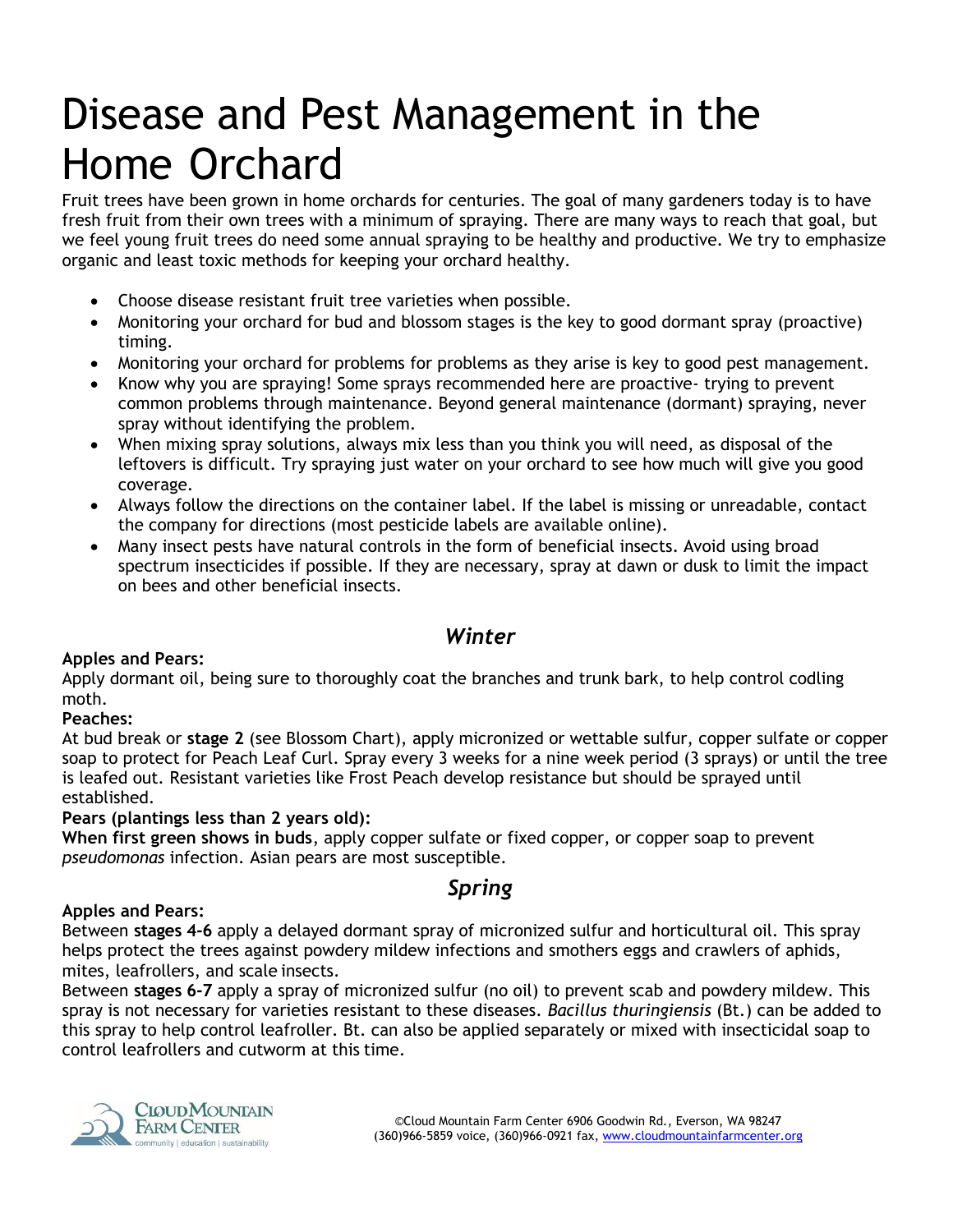At **petal fall** apply a second scab and mildew spray, using micronized sulfur (no oil). *Bacillus thuringiensis* (Bt.) can be added to this spray to help control leafroller. Bt. can also be applied separately or mixed with insecticidal soap to control leafrollers and cutworms at this time. **Apricots:**

At **stage 3** apply a delayed dormant spray of copper mixed with horticultural oil. Copper is somewhat effective against blossom blight and brown rot, and the oil will smother eggs and crawlers of overwintering pests. Never use sulfur on apricots as it can burn the foliage.

### **Peaches, Cherries, and Plums:**

At **stage 3** apply a delayed dormant spray of sulfur mixed with horticultural oil. Sulfur is effective against blossom blight and brown rot, and the oil will smother eggs and crawlers of overwintering pests.

### **Plums:**

If black knot has been observed, spray with Sulfur or Serenade™ just after **petal fall.**

### *Summer*

### **All Fruit Trees:**

Monitor foliage for aphids, leafrollers, cutworms and other insect pests. Spray if damage is apparent. Insecticidal soap or summer oil are effective on aphids. Bt. is effective on caterpillars and leafrollers, and most effective sprayed late afternoon or on cloudy days.

### **Apples, Pears:**

# **Monitor and control codling moth and apple maggot- details pages 4 and 5.**

**Pears and Cherries:**

Monitor for pear slug (actually a sawfly larvae). Hand pick small numbers. Spray larger infestations with insecticidal soap, neem oil, or dust with diatomaceous earth

**Plums:**

Monitor for black knot infections, and prune below the knots after harvest.

# *Fall*

### **Apricots, Peaches, Cherries, Pears and Plums:**

As the trees are losing their leaves, before hard winter rains, apply copper sulfate or fixed copper. This helps protect the trees against canker infections.

### **Pears:**

If blister mite has been observed, spray micronize sulfur or sulfur plus horticultural oil just after leaf drop, thoroughly covering all buds and bark. Spray again in spring at bud break.

### **All Fruit:**

Rake up and destroy fallen leaves and fruit. If codling moth or apple maggot has been a problem, do not compost but discard the fruit.

# *All Year*

- Prune your trees to keep them open to light and air circulation
- Keep the orchard clean, removing diseased wood, foliage, or fruit when present. Rake up fallen leaves in the fall, or mow them so they decay quickly.
- Keep the trees adequately watered in summer. Stressed trees are more prone to problems.
- Encourage your neighbors to keep their fruit trees healthy, too. Pests don't recognize your property boundaries!

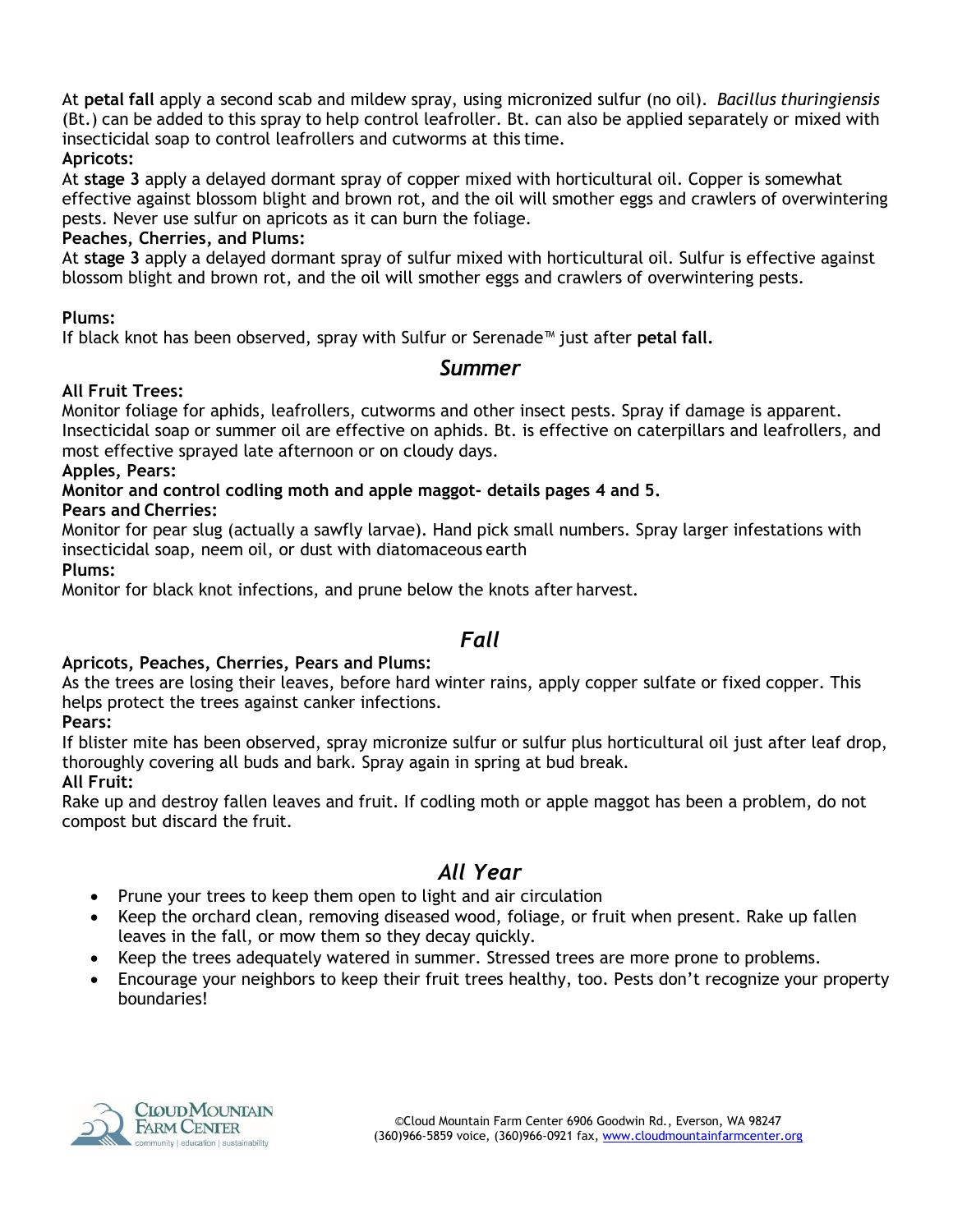# **BUD DEVELOPMENT CHART**





©Cloud Mountain Farm Center 6906 Goodwin Rd., Everson, WA 98247 (360)966-5859 voice, (360)966-0921 fax, [www.cloudmountainfarmcenter.org](http://www.cloudmountainfarmcenter.org/)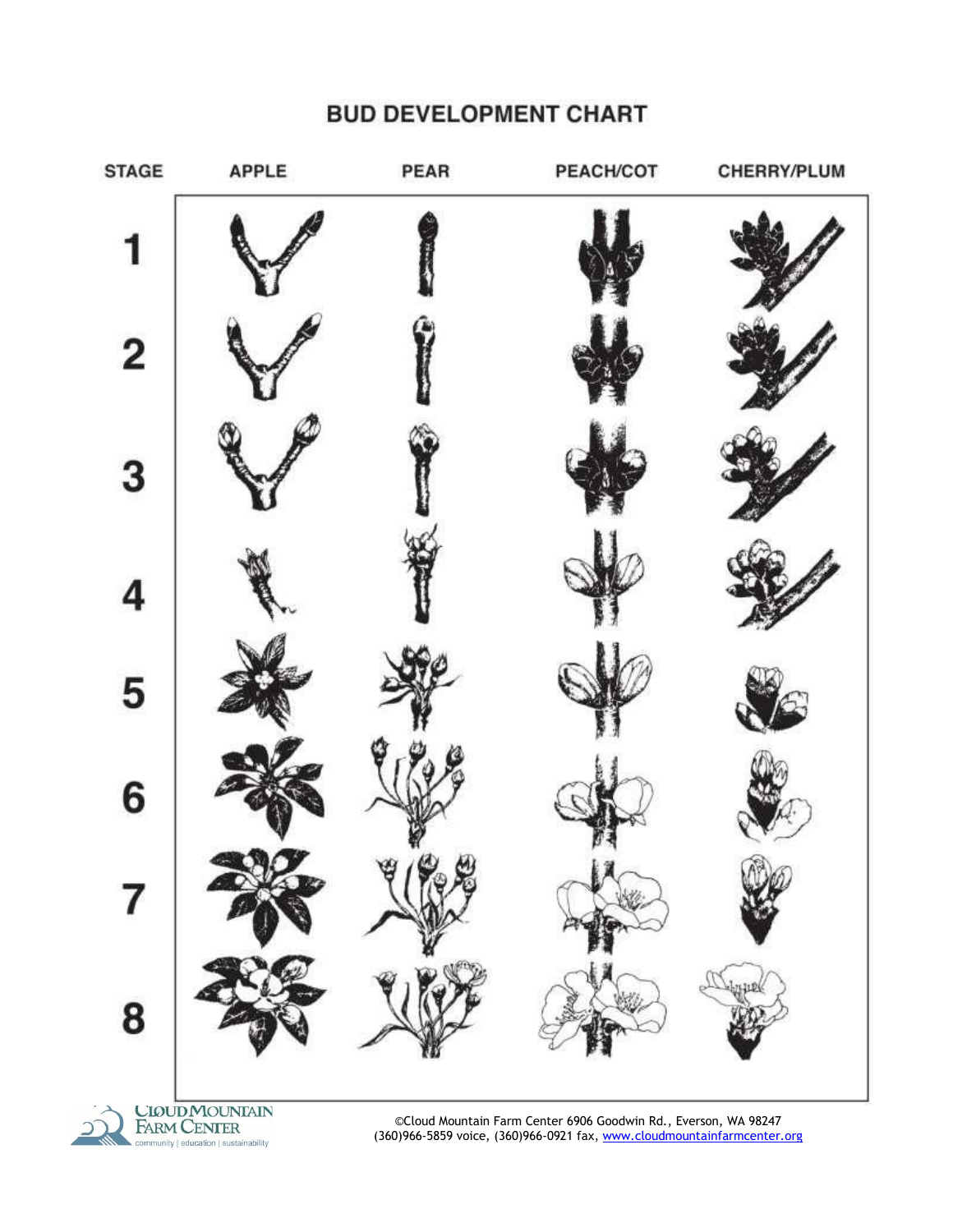

*Codling moth*

# *Codling Moth*

Codling Moth is a common pest of apples and pears in Western Washington. The adult moths emerge at about full bloom (of apples), mate as soon as the twilight temperatures are above 55°F, laying the first generation of eggs after mating. The eggs take 8- 21 days to hatch, and the larvae immediately bore into the fruit. Larvae reach full growth in 3-4 weeks, emerge from the fruit and look for a sheltered place to spin a cocoon, at the base of the tree or beneath bark scales on the tree. Larvae may pupate in 2-3 weeks and emerge as a  $2<sup>nd</sup>$ generation of adults, or they may remain as larvae, pupating and hatching the following

spring. In our cool summer climate, there are usually 1 or 2 generations each summer; in a

warm summer there may be 3 generations. Fruit that has been inhabited by codling moth larvae will have tunnels, usually to the core area. Tunneled fruit will drop early.

# *Management Strategies*

In the home orchard, use a combination of strategies to combat codling moth.

 Sanitation in the orchard is the most important strategy. Remove infested fruit early and discard it (do not compost). You can recognize early infestation by a "sting" mark on the fruit, usually a black or brown spot, often surrounded by frass (caterpillar poop).



*Codling moth damage*

- Encourage birds, bats, and beneficial insects that may prey on moths. (This includes yellow jackets and bald faced hornets.) Chickens free ranging in an orchard will help with moth control.
- Thin the young fruit so it has room to develop without touching.
- If codling moth pressures are high, it may be necessary to use an insecticide. An effective, low toxicity material for controlling codling moth and other caterpillars is spinosad, made from a naturally occurring bacterium called *Saccharopolyspora spinosa*. Various trade names are Monterey Garden Insect Spray, Bulls-eye Bioinsecticide, or Green Light Spinosad Lawn & Garden Spray. The addition of a 1% summer oil to the spray will further enhance the effectiveness of spinosad by smothering unhatched eggs.
- Historically for Whatcom County, timing of the first spray will be mid June. Try spraying around the  $10^{th}$ -15<sup>th</sup> of June- earlier in warm years, later in cool- and then again in 21 days. For more detailed timing of sprays look at this site: [www.uspest.org.](http://uspest.org/risk/models) A tutorial at our website on our blog called Codling Moth Tracking

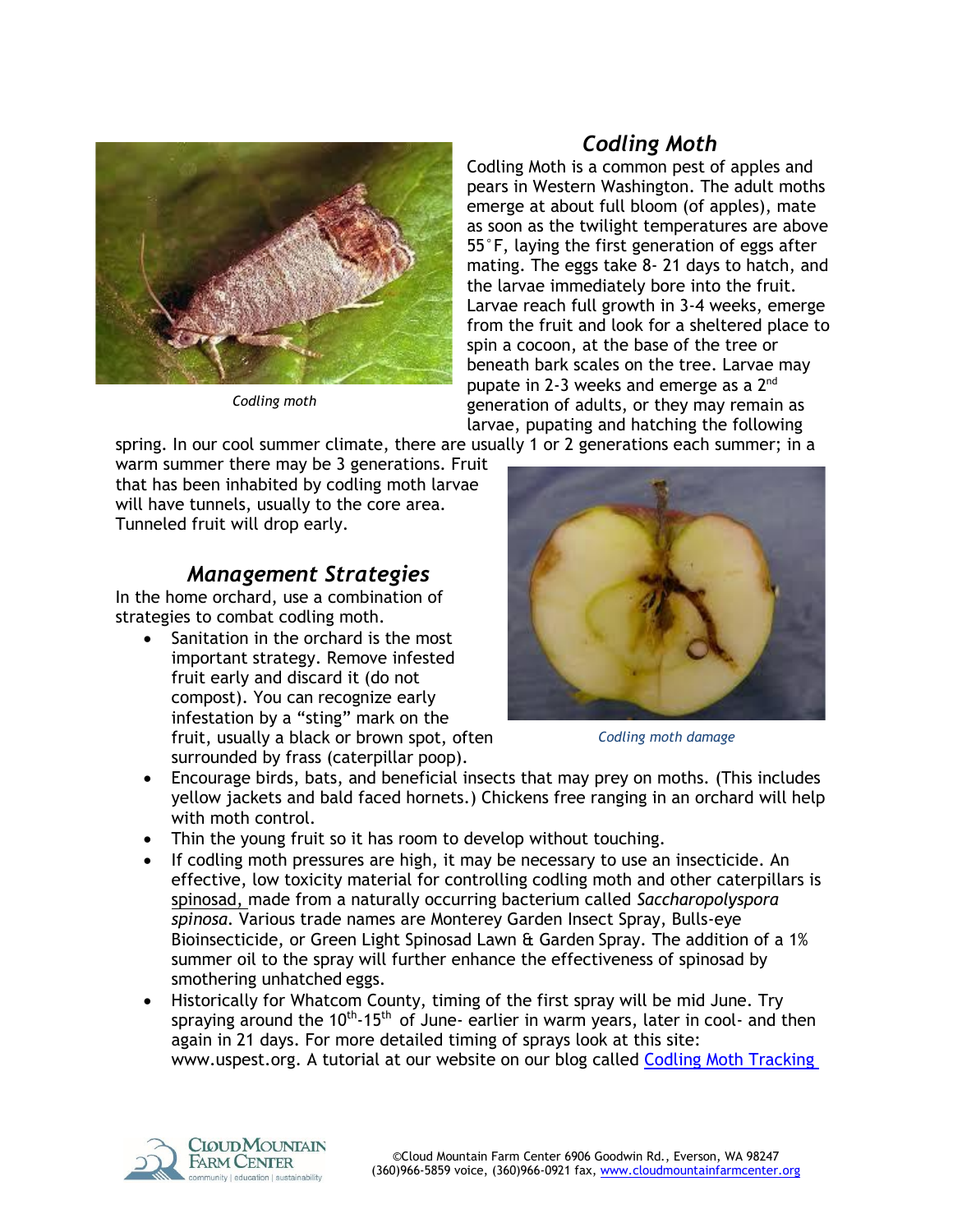[Tool](https://www.cloudmountainfarmcenter.org/codling-moth-tracking-tool/) will help you set up disease and pest models, including codling moth, using your nearest local weather station.

- Another product, Last Call CM, uses a pheromone attractant and an insecticide in a resin that is applied in drops along the branches once a month starting at petal fall. The moths are attracted to the resin, try to mate with the drop, and are killed by the insecticide. No insecticide is applied to the fruit.
- A second spray option is to use a kaolin spray product (Surround) that makes the fruit unrecognizable to codling moth (and apple maggot). This product is sprayed beginning at petal fall, to thoroughly coat the trees and fruit kaolin clay. Rainy weather may require spraying every 7-10 days through mid-July or until harvest if apple maggot is a problem. Because this product works best with constant agitation during the spray, it is less effective for those using pump up or backpack sprayers than those who have commercial powered spray tools.
- A high labor, but effective home remedy for apple maggot with some deterrence for codling moth is to bag each individual fruit after the thinning is done. Nylon footies or maggot barriers are effective insect barriers and control apple maggot and are about 60%-80% effective against codling moth if applied early enough. Slip the developing fruit into the toe of the footie, and twist it to secure. The nylon stretches as the fruit grows. Footies are available with detail instructions through Cloud [Mountain Farm Center](https://www.cloudmountainfarmcenter.org/nursery/maggot-barriers/) and the [Seattle Tree Fruit Society.](https://www.seattletreefruitsociety.com/wp-content/uploads/2012/03/maggot-barrier-pg2.pdf)



*Apple maggot fly*

# *Apple Maggot*

Apple Maggot is becoming increasingly common in Northwest orchards. Female apple maggot flies deposit eggs singly just below the skin of an apple or other host fruit. When the female lays an egg, a small but visible puncture is made in the fruit which can lead to "dimpling." Depending on temperatures, the eggs hatch after a 3-7 day incubation period. The tiny cream-colored larvae (maggots) feed in the fruit, passing through three growth stages. Maggots are about 3/8 inches long. The damage caused by the maggot resembles a series of brownish, irregular tunnels called railroading. The tunnels are enlarged by bacterial decay that often follows apple maggot damage. Damaged fruit eventually becomes soft

and rotten and cannot be used. Early ripening varieties are most likely to be damaged.

# *Management Strategies*

- Sanitation in the orchard is crucial. Remove all fruit with signs of maggot and dispose of it (do not compost).
- For light infestations, sticky traps with a pheromone lure- red balls shaped like apples, or yellow sticky cards - are hung by early to mid-July in the trees near the top of the canopy to trap adult flies. 3-6 traps per tree are necessary depending on tree size. Fewer traps (1 per 3-4 trees) can also be used to monitor for adult flies for spray timing.